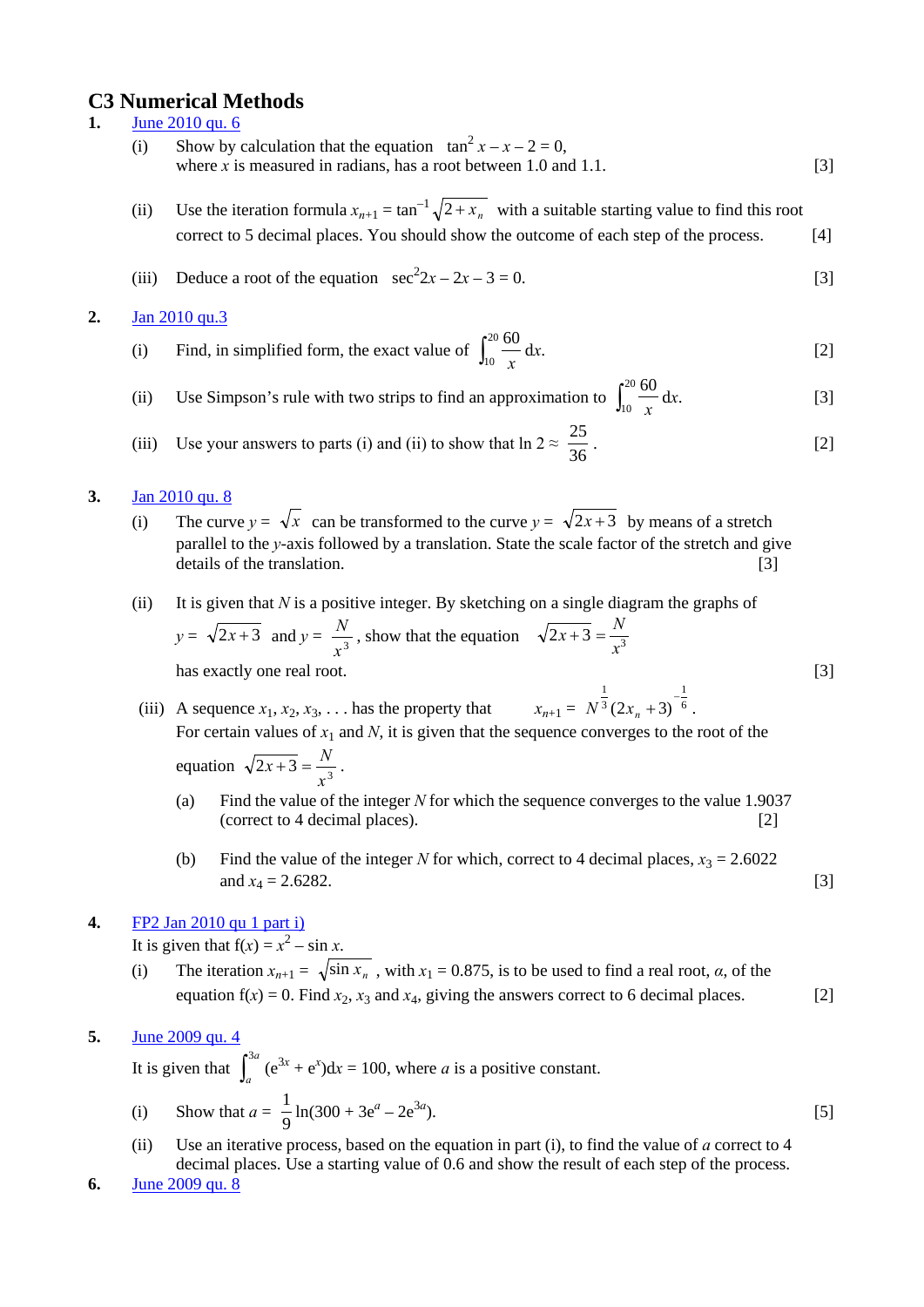

The diagram shows the curves  $y = \ln x$  and  $y = 2 \ln(x - 6)$ . The curves meet at the point *P* which has *x*-coordinate *a*. The shaded region is bounded by the curve  $y = 2 \ln(x - 6)$  and the lines  $x = a$ and  $y = 0$ .

- (i) Give details of the pair of transformations which transforms the curve  $y = \ln x$  to the curve  $y = 2 \ln(x - 6).$  [3]
- (ii) Solve an equation to find the value of *a*. [4]
- (iii) Use Simpson's rule with two strips to find an approximation to the area of the shaded region. [3]
- **7.** Jan 2009 qu. 2
- (i) Use Simpson's rule with four strips to find an approximation to  $\int_{4}^{12} \ln x \, dx$ , giving your answer correct to 2 decimal places. [4]  $\int_4 \ln x$ 
	- (ii) Deduce an approximation to  $\int_4^{12} \ln(x^{10}) dx$ . [1]  $\int_{4}^{12} \ln(x^{10})$
- **8.** Jan 2009 qu. 6



The graphs of  $y = f(x)$  and  $y = f^{-1}(x)$  meet at the point *P*, and the graph of  $y = f^{-1}(x)$  meets the *x*-axis at *Q* (see diagram).

(i) Find an expression for  $f^{-1}(x)$  and determine the *x*-coordinate of the point *Q*. [3]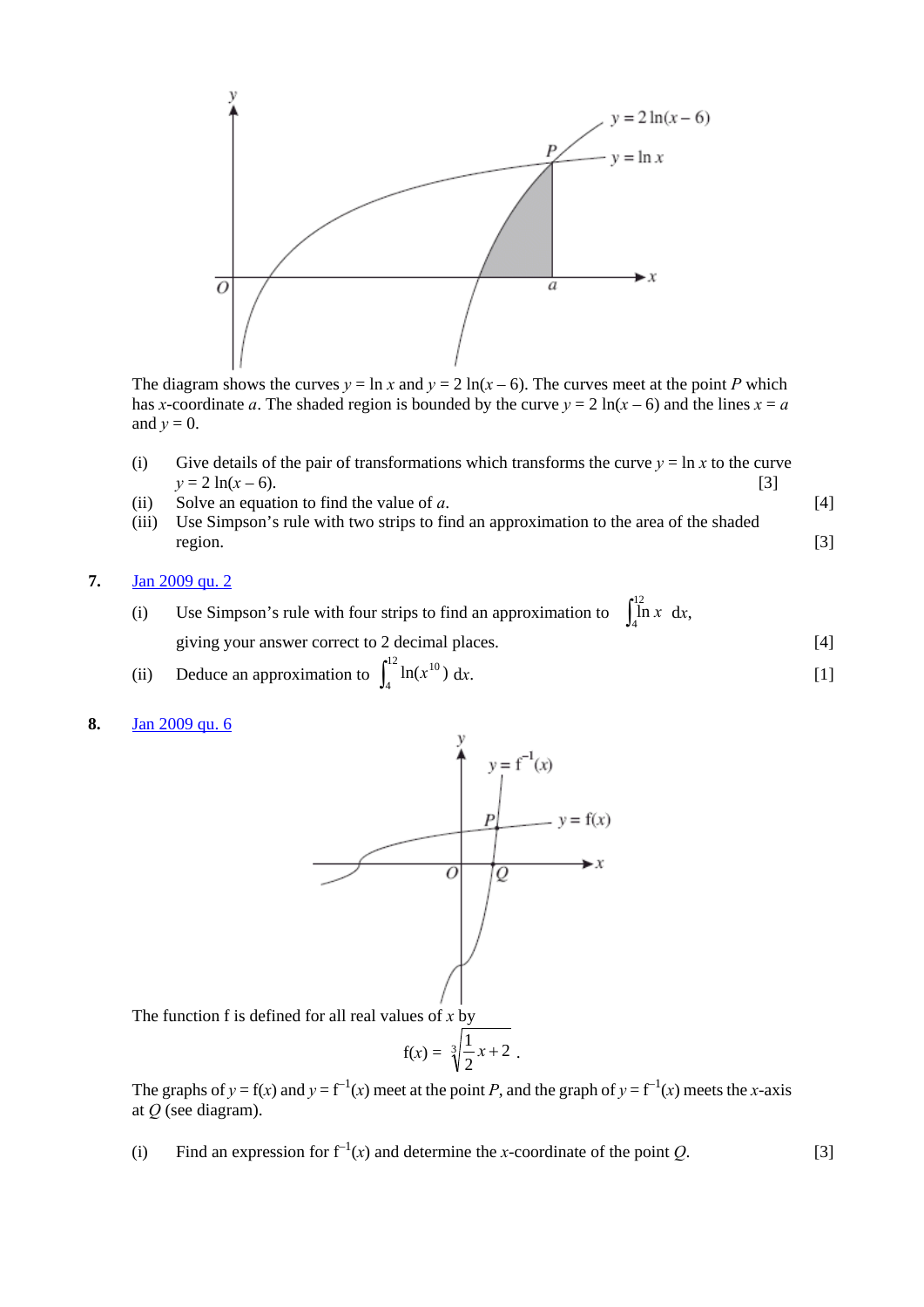- (ii) State how the graphs of  $y = f(x)$  and  $y = f^{-1}(x)$  are related geometrically, and hence show that the *x*-coordinate of the point *P* is the root of the equation  $x = \sqrt[3]{\frac{1}{2}x + 2}$ . [2] 2  $\frac{1}{2}x +$
- (iii) Use an iterative process, based on the equation  $x = \sqrt[3]{\frac{1}{2}x + 2}$ , to find the *x*-coordinate of *P*, giving your answer correct to 2 decimal places. [4] 2  $\frac{1}{2}x +$

### **9.** FP2 Jan 2009 qu. 2 part i)

It is given that *α* is the only real root of the equation  $x^5 + 2x - 28 = 0$  and that  $1.8 < \alpha < 2$ .

(i) The iteration  $x_{n+1} = \sqrt[5]{28 - 2x_n}$ , with  $x_1 = 1.9$ , is to be used to find *α*. Find the values of  $x_2$ ,  $x_3$  and  $x_4$ , giving the answers correct to 7 decimal places. [3]

#### **10.** June 2008 qu. 4

The gradient of the curve  $y = (2x^2 + 9)^{\frac{1}{2}}$  at the point *P* is 100.  $y = (2x^2 + 9)^{\frac{5}{2}}$ 

- (i) Show that the *x*-coordinate of *P* satisfies the equation  $x = 10(2x^2 + 9)^{-\frac{3}{2}}$ . [3]
- (ii) Show by calculation that the *x*-coordinate of *P* lies between 0.3 and 0.4.  $[3]$ 
	- (iii) Use an iterative formula, based on the equation in part (i), to find the *x*-coordinate of *P* correct to 4 decimal places. You should show the result of each iteration. [3]

### **11.** Jan 2008 qu. 2

- The sequence defined by  $x_1 = 3$ ,  $x_{n+1} = \sqrt[3]{31 \frac{5}{2}x_n}$  converges to the number  $\alpha$ .
- (i) Find the value of *α* correct to 3 decimal places, showing the result of each iteration. [3]
- (ii) Find an equation of the form  $ax^3 + bx + c = 0$ , where *a*, *b* and *c* are integers, which has *a* as a root.  $[3]$

#### **12.** June 2007 qu. 6

(i) Given that 
$$
\int_0^a (6e^{2x} + x) dx = 42
$$
, show that  $a = \frac{1}{2} \ln(15 - \frac{1}{6}a^2)$ . [5]

(ii) Use an iterative formula, based on the equation in part (i), to find the value of *a* correct to 3 decimal places. Use a starting value of 1 and show the result of each iteration. [4]

#### **13.** Jan 2007 qu. 3

(a) It is given that *a* and *b* are positive constants. By sketching graphs of

$$
y = x^5 \text{ and } y = a - bx
$$

on the same diagram, show that the equation *x*  $x^5 + bx - a = 0$  has exactly one real root. [3]

- (b) Use the iterative formula  $x_{n+1} = \sqrt[5]{53 2x_n}$ , with a suitable starting value, to find the real root of the equation  $x^5 + 2x - 53 = 0$ . Show the result of each iteration, and give the root correct to 3 decimal places. [4]
- **14.** Jan 2007 qu. 8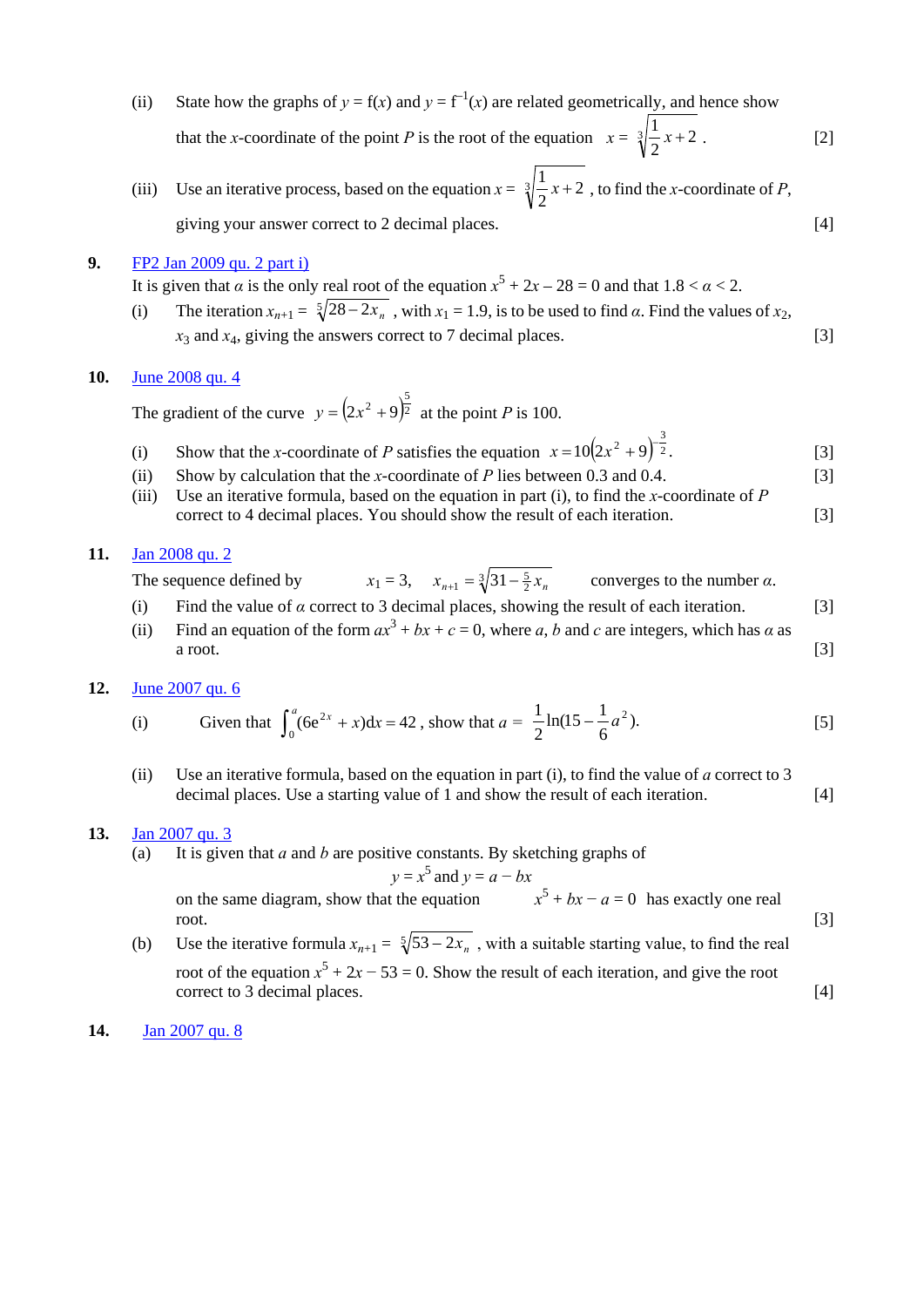The diagram shows the curve with equation  $y = x^8 e^{-x^2}$ . The curve has maximum points at *P* and *Q*. The shaded region *A* is bounded by the curve, the line  $y = 0$  and the line through *Q* parallel to the *y*-axis. The shaded region *B* is bounded by the curve and the line *PQ*.

| (i)  | Show by differentiation that the x-coordinate of $Q$ is 2.                                                                                          | $[5]$ |
|------|-----------------------------------------------------------------------------------------------------------------------------------------------------|-------|
| (ii) | Use Simpson's rule with 4 strips to find an approximation to the area of region $\Lambda$ . Give your<br>answer correct to 3 decimal places.<br>[4] |       |

(iii) Deduce an approximation to the area of region *B*. **[2]**

#### **15.** June 2006 qu. 3

The equation  $2x^3 + 4x - 35 = 0$  has one real root.

- (i) Show by calculation that this real root lies between 2 and 3. **[3]**
- (ii) Use the iterative formula

$$
x_{n+1} = \sqrt[3]{17.5 - 2x_n} \; ,
$$

with a suitable starting value, to find the real root of the equation  $2x^3 + 4x - 35 = 0$ correct to 2 decimal places. You should show the result of each iteration. [3]

**16.** Jan 2006 qu. 7

The diagram shows the curve with equation  $y = cos^{-1}x$ .

- (i) Sketch the curve with equation  $y = 3 \cos^{-1} (x 1)$ , showing the coordinates of the points where the curve meets the axes. **[3]**
- (ii) By drawing an appropriate straight line on your sketch in part (i), show that the equation 3  $\cos^{-1}(x-1) = x$  has exactly one root. **[1]**
- (iii) Show by calculation that the root of the equation  $3 \cos^{-1}(x-1) = x$  lies between 1.8 and 1.9. **[2]**
- (iv) The sequence defined by  $x_1 = 2$ ,  $x_{n+1} = 1 + \cos \left| \frac{1}{2} x_n \right|$  $\big)$  $\left(\frac{1}{2}x_n\right)$  $\setminus$ ſ  $\frac{1}{3}x_n$ 1

 converges to a number *α.* Find the value of *α* correct to 2 decimal places and e*x*plain why *α*  is the root of the equation  $3 \cos^{-1}(x - 1) = x$ . **[5]**